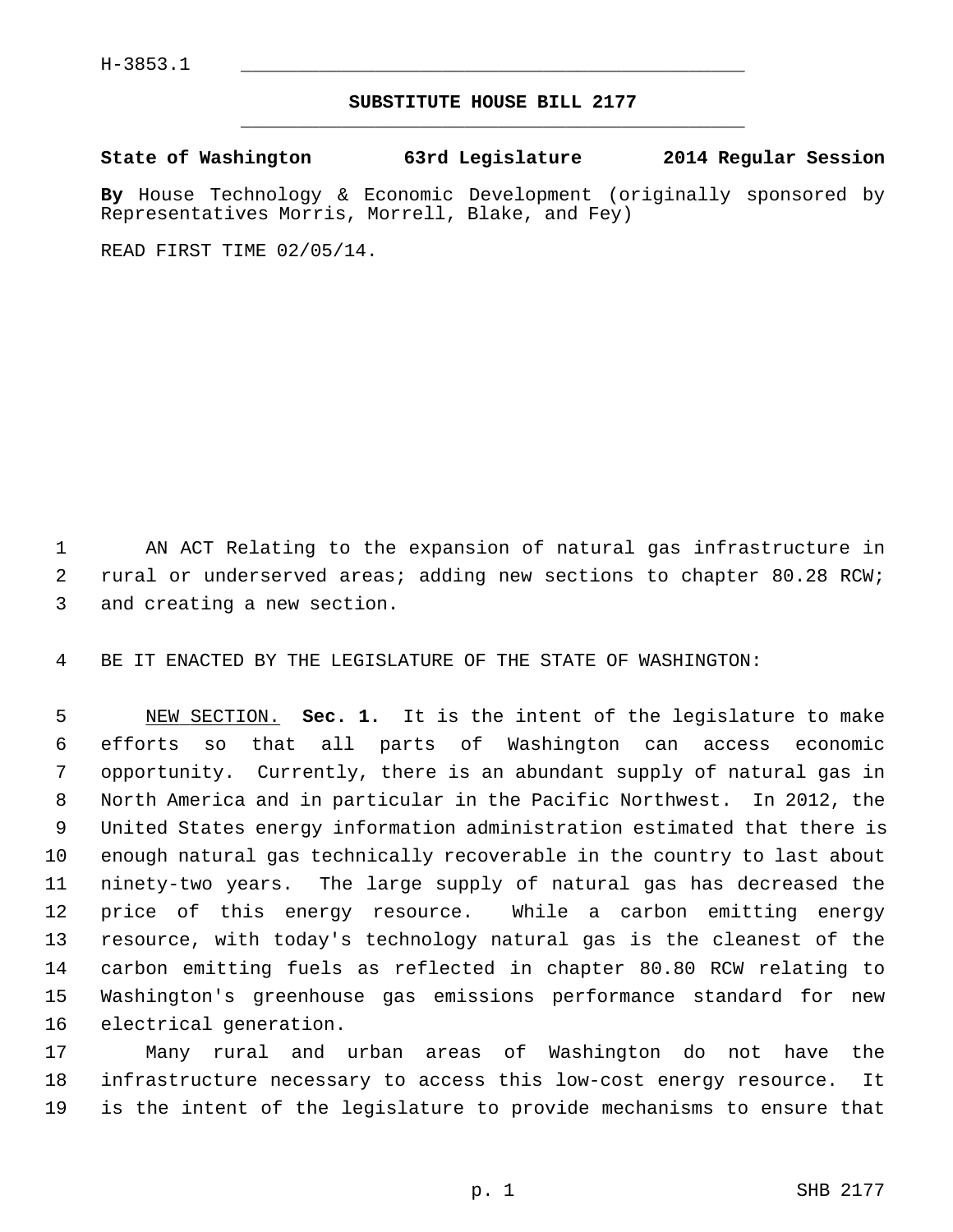1 as many parts of the state as possible have the economic opportunity to 2 utilize natural gas as an energy resource to power businesses and heat 3 homes. In particular, this economic opportunity should be focused on 4 displacing other fuel types that cause harm to state resident's health 5 in the form of pollution.

 6 NEW SECTION. **Sec. 2.** A new section is added to chapter 80.28 RCW 7 to read as follows:

 8 The commission shall conduct a process that allows customers and 9 utilities to bring forth innovative proposals for the financing and 10 building of natural gas infrastructure. The goals of these innovative 11 proposals are to:

12 (1) Consider options outside the current rules and regulations that 13 have not allowed natural gas infrastructure to reach some citizens of 14 Washington. In particular, the commission must consider extensions of 15 natural gas infrastructure to rural areas with no access to natural gas 16 facilities and urban areas referred to as donuts that never had natural 17 gas service infrastructure built out to offer natural gas as an energy 18 resource;

19 (2) Extend natural gas services to areas where woodstoves provide 20 the primary source of residential heating;

21 (3) Encourage the development of industrial land that lacks natural 22 gas distribution infrastructure; and

23 (4) Allow gas companies to recover the capital costs of the 24 infrastructure over the life-cycle of that infrastructure while 25 mitigating the risk of stranded assets.

26 NEW SECTION. **Sec. 3.** A new section is added to chapter 80.28 RCW 27 to read as follows:

28 (1) By July 1, 2015, the commission shall adopt rules that promote 29 incremental investments in natural gas infrastructure expansions that 30 by December 1, 2025:

31 (a) Result in the residential conversion from wood or oil-fired 32 boilers for space heating to natural gas, and the conversation from hog 33 fuel and bunker fuel used in industrial processes to natural gas;

34 (b) Produce two hundred fifty million dollars in pipeline expansion 35 over a ten-year period, starting in 2015; and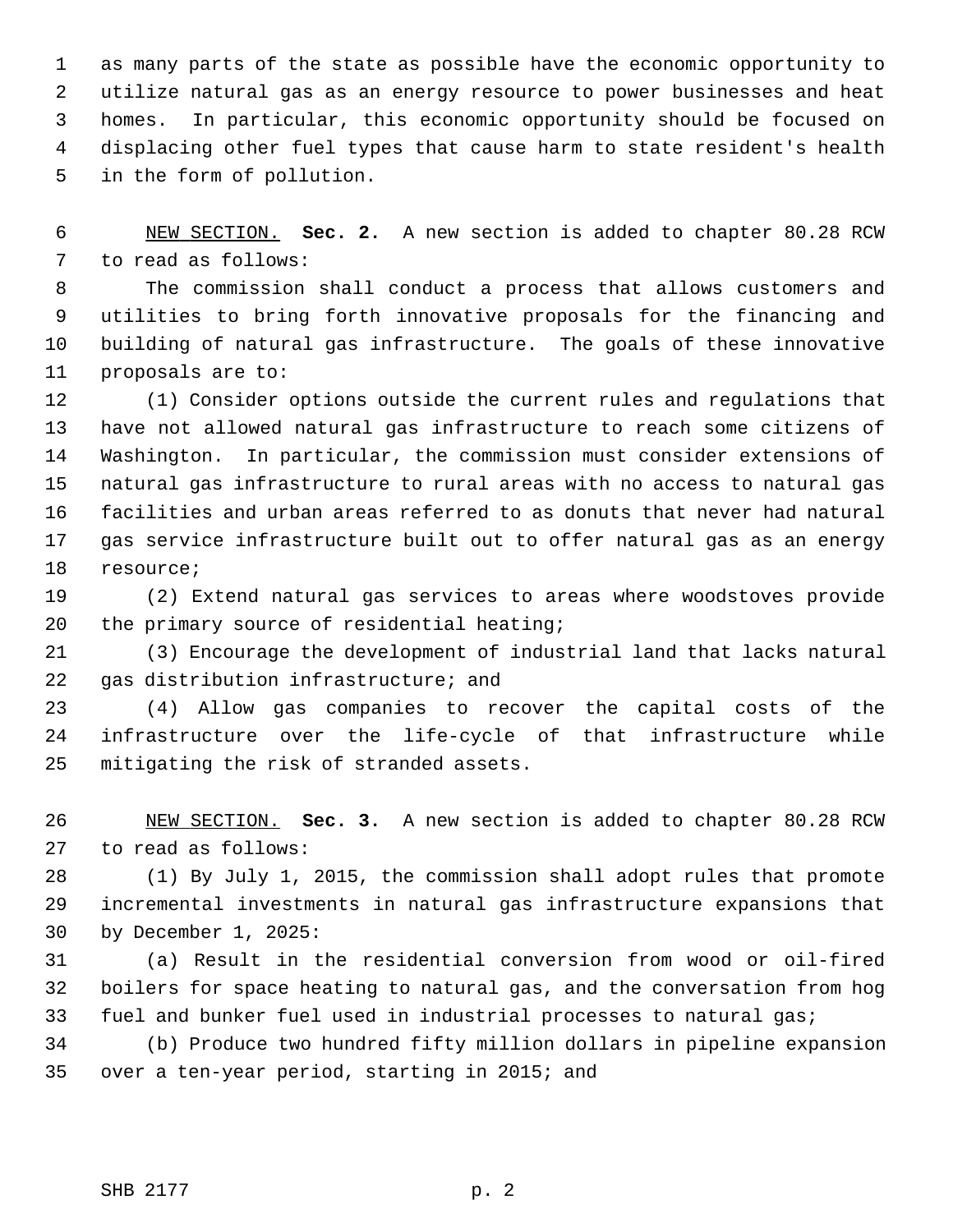1 (c) Result in fifty thousand residential natural gas conversions 2 that currently use wood or oil-fired boilers for space heating over a 3 ten-year period, starting in 2015.

 4 (2) The progress towards meeting the milestones in subsection (1) 5 of this section must be measured by the commission and reported 6 electronically to the committees of the senate and house of 7 representatives with jurisdiction over energy policy by the commission 8 every four years by December 1st until 2025 using econometric modeling 9 software produced by regional economic models incorporated. If 10 reasonable progress is not being made towards these goals every four 11 years, the legislature shall make adjustments to reach the policy 12 milestones or adjust the milestone goals themselves.

13 NEW SECTION. **Sec. 4.** A new section is added to chapter 80.28 RCW 14 to read as follows:

15 (1) Each natural gas main extension tariff of a gas company must 16 include the following provisions:

17 (a) A maximum footage and equipment allowance provided by the gas 18 company at no charge to the applicant. The maximum footage and 19 equipment allowance may be differentiated by customer class;

20 (b) An economic feasibility analysis for those extensions that 21 exceed the maximum footage and equipment allowance prepared by the gas 22 company and provided to an applicant. The economic feasibility 23 analysis must consider the incremental revenues and costs associated 24 with the main extension. In those instances where the requested main 25 extension does not meet the economic feasibility criteria established 26 by the gas company, the gas company may require the customer to provide 27 funds to the gas company, which will make the main extension 28 economically feasible. The methodology employed by the gas company in 29 determining economic feasibility must be applied uniformly and 30 consistently to each applicant requiring a main extension;

31 (c) The timing and methodology by which the gas company will refund 32 any advances for construction as additional customers are served off 33 the main extension. The customer may request an annual survey to 34 determine if additional customers have been connected to and are using 35 service from the extension. In no case may the amount of the refund 36 exceed the amount originally advanced;

37 (d) That all advances for construction be noninterest bearing; and